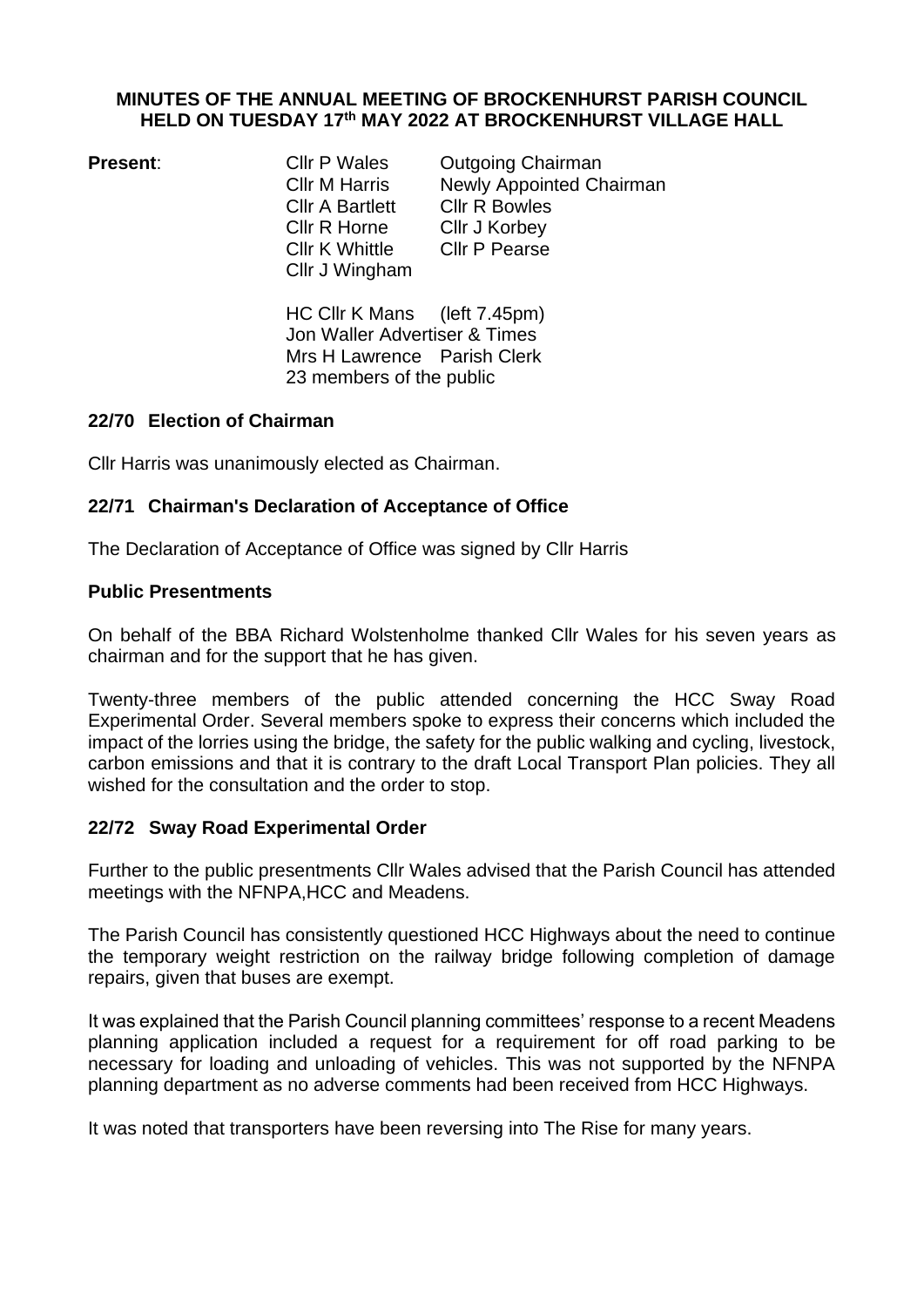The bus exemption however was not extended to car transporters but concerns were expressed about the continued practice of delivery vehicles parking on the pavement and using The Rise to reverse, increasing the conflict with users in the Sway Road area.

Meadens have asked for transporters not to park on the pavement and to be scheduled at a quieter time.

Cllr Whittle advised that buses and refuse collection lorries are heavier than the transporter lorries.

Cllr Wales advised that a consultation cannot be stopped but there are three options,

1 – The Parish Council could ask for the Order to be revoked in August 2022. If revoked, HCC would need to change some signage, but which signs and time scale would need to be confirmed.

2 – Parish Council to do nothing

3 – Continue with the consultation and trial until August 2023

It was agreed, with two abstentions, that the Parish Council should formally write to ask for the order to cease after the period of consultation is completed in August 2022 as the trial revisions have not improved matters.

It was agreed that further meetings should be arranged with HCC and Meadens once the results of the consultation are published.

## **ACTION: Clerk to contact HCC and Meadens**

## **22/73 Election of Vice-Chairman**

There was no nomination for vice- chairman. This will be an item for the next agenda.

#### **22/74 Election of Committees and Representatives:**

| <b>Amenities and Alan Bartlett</b><br><b>Infrastructure</b> | John Korbey                                                                    | Ros Bowles<br><b>Michael Harris</b>         | <b>Michael Croker</b><br><b>Pauline Mueller</b>                       | <b>Kevin Whittle</b>   |
|-------------------------------------------------------------|--------------------------------------------------------------------------------|---------------------------------------------|-----------------------------------------------------------------------|------------------------|
| <b>Events</b>                                               | John Korbey<br><b>Michael Harris</b>                                           |                                             | <b>Paul Pearse</b>                                                    |                        |
|                                                             | Members of public including<br><b>School PTA</b><br><b>Brockenhurst Church</b> |                                             | W.I.<br><b>Friends of Brockenhurst</b><br><b>Business Association</b> |                        |
| <b>Nalder Bequest Ros Bowles</b>                            | Mark Böckle<br>(co-opted)                                                      | Michael Croker<br>Peter Wyatt<br>(co-opted) | Michael Harris<br><b>Richard Wolstenholme</b><br>(co-opted)           | John Korbey            |
| <b>Personnel &amp;</b><br><b>Resources</b>                  | Ros Bowles<br>John Korbey                                                      | <b>Michael Croker</b><br>Pete Wales         | <b>Michael Harris</b>                                                 | <b>Russell Horne</b>   |
| <b>Planning</b>                                             | <b>Ros Bowles</b><br><b>Kevin Whittle</b>                                      | <b>Russell Horne</b><br>John Wingham        | John Korbey                                                           | <b>Pauline Mueller</b> |
| <b>Policy</b>                                               | Michael Croker                                                                 | <b>Russell Horne</b>                        | Pete Wales                                                            |                        |
| <b>Climate Action</b> Michael Harris<br>Group               | <b>Pauline Mueller</b>                                                         | Paul Pearse<br>Kevin Whittle                | <b>Russell Horne</b>                                                  |                        |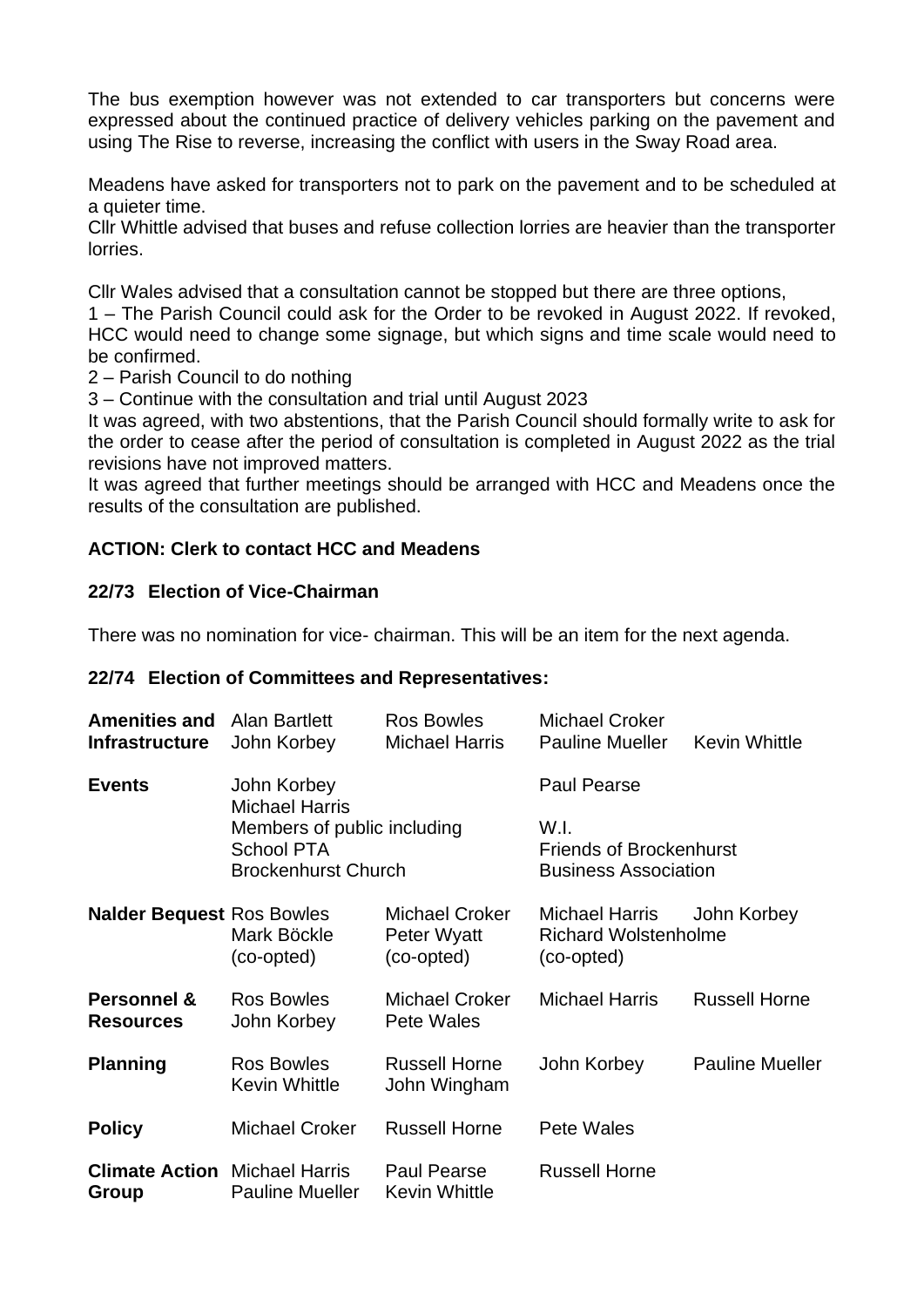**Representatives on outside bodies:**

| <b>Bailey Benefice</b>                                                                                    | Chairman                                |
|-----------------------------------------------------------------------------------------------------------|-----------------------------------------|
| <b>Hampshire Association of Local Councils</b>                                                            | John Korbey                             |
| <b>Village Trust Directors</b>                                                                            | <b>Michael Harris</b><br><b>VACANCY</b> |
| <b>New Forest Consultative Panel Representative</b>                                                       | John Korbey                             |
| <b>New Forest Association of Local Councils</b>                                                           | John Korbey                             |
| <b>New Forest Passenger Transport Forum</b>                                                               | <b>Kevin Whittle</b><br>John Wingham    |
| <b>Solent Community Rail Partnership</b><br><b>Local Cycling &amp; Walking Infrastructure Partnership</b> | John Wingham<br><b>Pauline Mueller</b>  |

All proposed, seconded and agreed unanimously.

**22/75 Apologies for absence:** Cllr M Croker and Cllr M Mueller

## **22/76 Declarations of Interest/Requests for Dispensation**

Cllrs Wales and Bartlett declared an interest in accounts for payment.

## **22/77 Minutes of the Meeting held 19th April 2022**

These were proposed, seconded and signed as a correct record.

Minutes of the Annual Parish Meeting held on 26<sup>th</sup> April 2022 to be approved at the next PC meeting.

## **22/78 Matters Arising**

Active Travel Scheme – Brookley Road

The amended plans were considered and it was noted that two parking spaces would still be lost and the ongoing concerns for the turning space for lorries to get into Tesco Express car park. It was agreed that HCC should now have another public consultation prior to implementation.

North Road Footbridge – Repairs have now been carried out and the bridge has re-opened.

# **ACTION: Cllr Wales to contact HCC**

## **22/79 County Councillor's Report**

C Cllr Mans reported that he will stand down as leader of Hampshire County Council on the 19<sup>th</sup> May 2022. He will continue as a County Councillor for Brockenhurst.

Ukrainian families continue to arrive in Hampshire although there are some ongoing issues with visas. Children have been found educational places.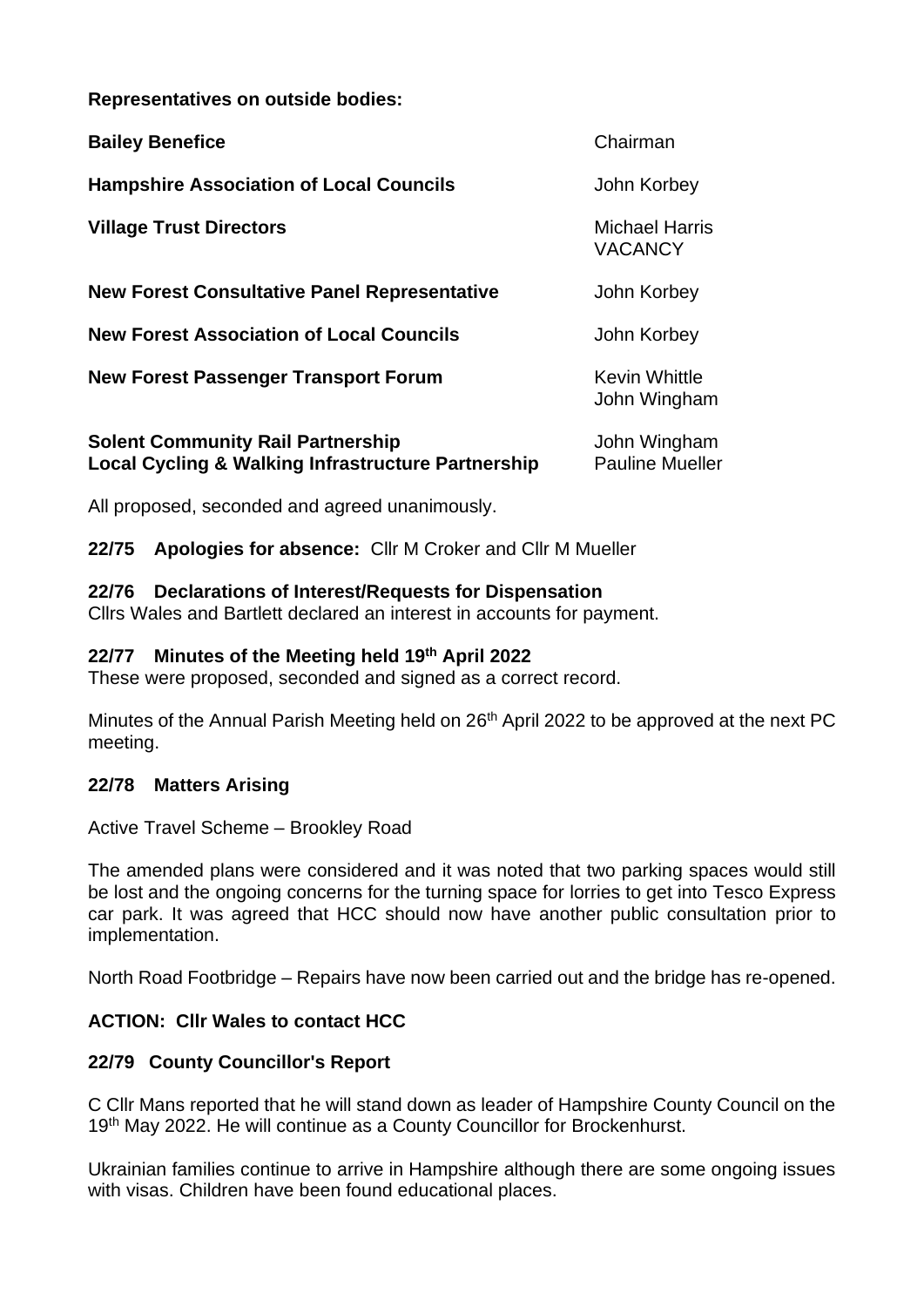The Platinum Jubilee Green Canopy Scheme will see ½ million trees planted, mainly in groups where there is someone to look after them.

C Cllr Mans advised that he is supporting a wide range of local causes with grants amounting to £8000.

Concerns for the poor condition of Grigg Lane was raised and it was noted that only a small section of road at the Brookley Road junction was patched. Clerk to send further details to C Cllr Mans.

Cllr Whittle reported fence and gateway issues on the A35 at Markway Hill

ACTION: Clerk to send Grigg Lane details to Cllr Mans

## **22/80 District Councillor's Report**

D Cllr Harris reported that the new Chairman of NFDC for 22/23 is Cllr Alan O'Sullivan and the deputy leader is Cllr Neville Penman.

## **22/81 Reports and response to Consultations:**

**i)** Anzac service 24<sup>th</sup> April 2022

Cllr Wales thanked the Royal British Legion for arranging the service and refreshments. It was noted that the Commonwealth War Grave Commission thanked the groundsman for the high standard of work in keeping the War Graves looking immaculate, highlighted in a Radio Solent broadcast the following day.

**ii)** Planning Committee

Cllr Korbey gave an update on the last planning meeting and ongoing issues.

**iii)** Events Committee meetings held Monday 25<sup>th</sup> April & 10<sup>th</sup> May

Cllr Harris gave an update on the two events meetings. Final arrangements are being made at the three venues. Bronya and Sarah were thanked for all their hard work in the organisation of the event.

David Eley was thanked for his help with the Platinum Jubilee issue of the Parish Magazine

**iv)** Annual Parish Meeting held Tuesday 26<sup>th</sup> April 2022

The APM was a successful meeting although it was felt that the time of each speech should be limited. For 2023 the manager of the Doctors Surgery has offered to give a report. A report was given by PC Jason Eastwood as he was due to leave being a rural beat officer. It was agreed that we should contact Hampshire Police for news of a replacement officer. It was reported that Ralph Elliott, caretaker at Brockenhurst Village Hall has now left and thanks were given for all the help he has given to the Parish Council over the years.

**v)** NFALC online meeting held Thursday 28<sup>th</sup> April 2022

Cllr Korbey gave an update from the recent meeting, the minutes of the meeting were circulated.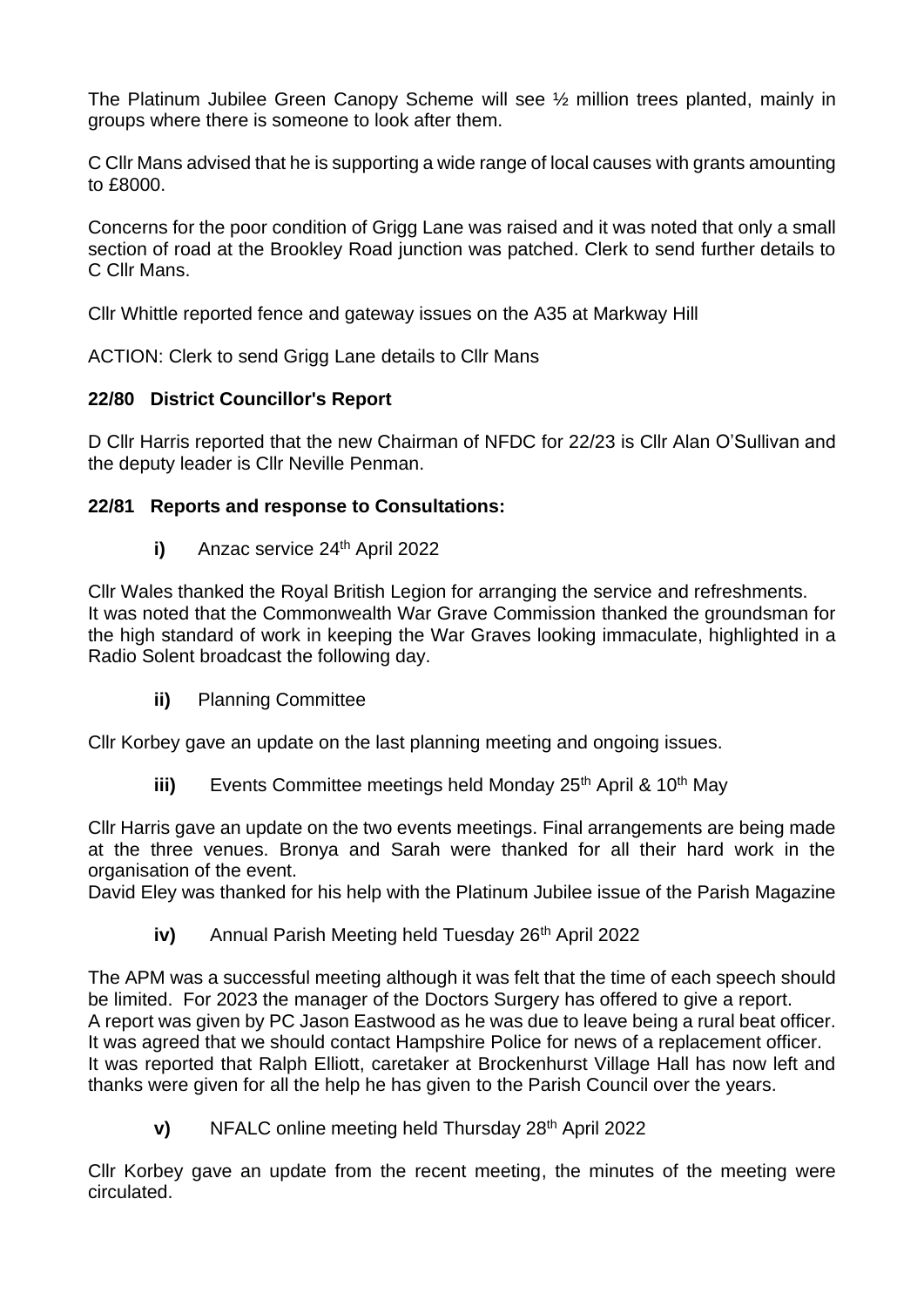**vi)** A&I Committee meeting held Tuesday 3rd May 2022

A report of the meeting was given by Cllr Wales and the following items were proposed, seconded and agreed: -

- a) £300 to be spent on purchasing additional daffodil bulbs
- b) £300 to be spent to instruct the Lengthsman to clear the vacant plots at the allotment. Parish Council to provide a skip
- c) To instruct Lyndhurst Landscapes to weed and restore the War Memorial Garden ready for summer at a cost of £389 + VAT
- d) To spend £150 on additional plants for the War Memorial Garden
- e) To spend up to £500 on replacement rope lights and various other items for the ongoing upkeep of the Christmas lights.

## **ACTION: Clerk to reserve bulbs, instruct Lengthsman, instruct Lyndhurst Landscapes. Arrange purchases of plants and Christmas lights**

## **22/82 To consider allowing one beehive at the allotments, following allotment holders' consultation**

Responses from allotment holders were considered and with no objections received it was unanimously agreed to allow the beehive for a six-week trial in June-July 2022.

# **ACTION: Clerk to advise allotment holder**

**22/83 Correspondence** None

## **22/84 Confirm all meeting dates for 2022-2023**

All circulated meeting dates were agreed

## **Action Point: Clerk to booking meeting rooms**

## **22/85 Additional holiday allowance for staff for the extra Platinum Jubilee bank holiday day**

It was unanimously agreed for pro-rata additional holiday hours to be given to all three employees for this additional bank holiday day.

## **ACTION: Clerk and RFO to calculate additional holiday hours**

## **22/86 Approval of the Platinum Jubilee Mug quote**

It was unanimously agreed to accept quote up to the value of £1565.47

**22/87 Accounts for payment:** Proposed, seconded and agreed. Gates Engineering Co Ltd - fuel - £16.47 Streets Ironmongers - supplies - £63.00 New Milton Advertiser - APM advert - £36.00 Mint Gardens Ltd - East Boldre Lengthsman - £595.20 Brockenhurst Village Hall - hall hire - £155.25 HALC - HALC fees and NALC levy 2022/23 - £820.21 Rob Hurl Carpentry & Building Ltd - office external door - £1,356.00